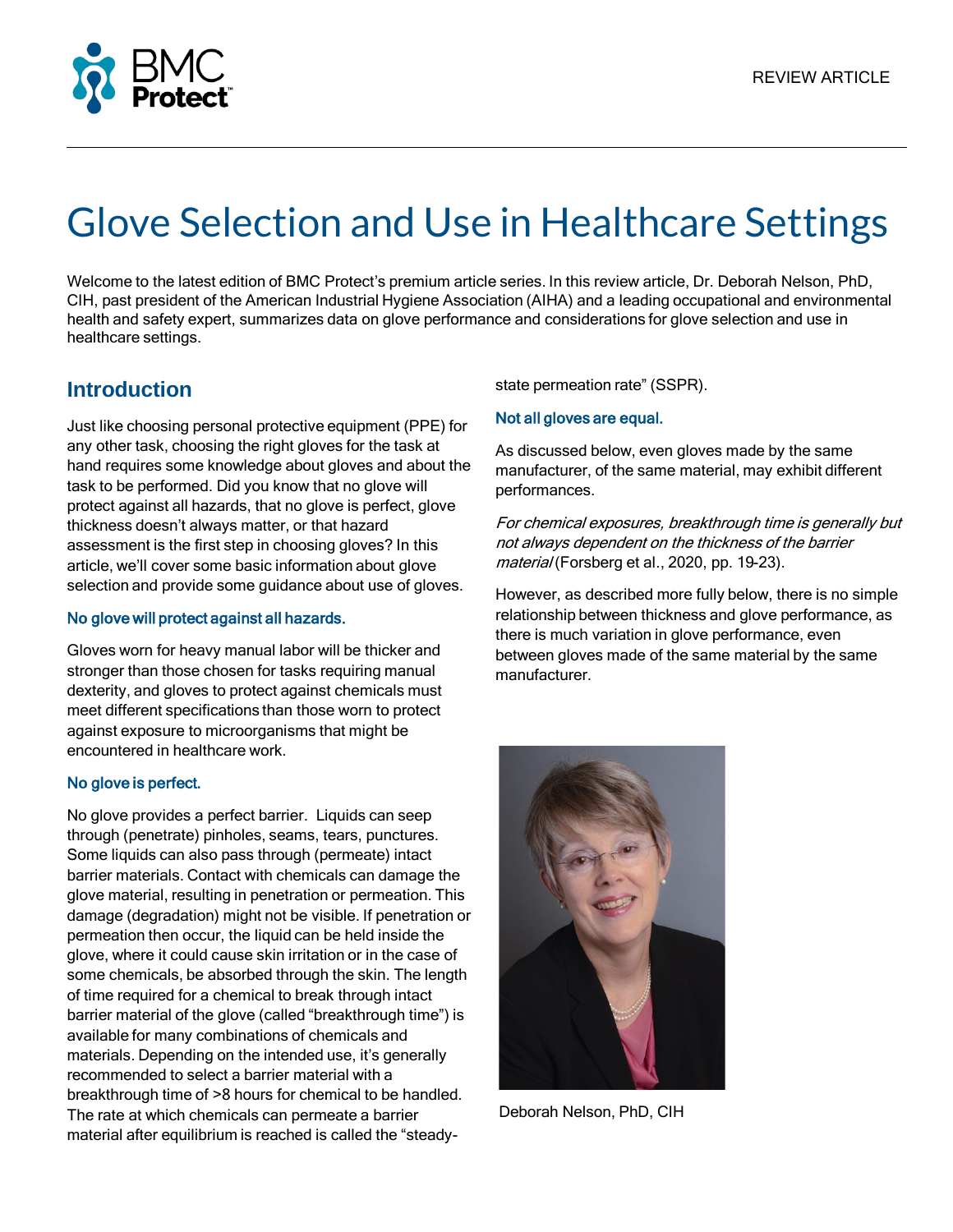#### Conducting job hazard assessments and training workers may be required at your workplace.

Besides being best practices, they're required by the Occupational Safety and Health Administration (OSHA) for all employers that are covered by the OSHA regulations. See our first blog, "How to Conduct a Job Hazard Analysis," for details.

And to repeat what we said in our first blog, if your establishment is covered by OSHA, hazard assessment, training, and record keeping are required for all personal protective equipment PPE), including gloves. OSHA states in 29 CFR 1910.132(f) Training that before performing work which requires PPE, each employee must be trained to know when and what PPE is necessary, how to safely use and care for the PPE, and the limitations of the PPE. Further, the employee must demonstrate understanding of this training and the employer must maintain records of that training (Lies & Morady, 2015). (See 29 CFR 1910.132 General Requirements [Personal Protective Equipment], available at https://www.osha.gov/lawsregs/regulations/standardnumber/1910/1910.132) for details.)

Establishments covered by OSHA should also be familiar with 29 CFR 1910.138 Hand Protection, available at https://www.osha.gov/laws-

regs/regulations/standardnumber/1910/1910.138. Section 138(a) General Requirements states that employers must select and require employees to wear appropriate hand protection against hazards. And similarly to the requirements in 1910.132, section 1910.138(b) Selection requires employers to consider the task(s) to be performed, conditions, duration of use, and identified or potential hazards.

Multiple factors should be considered in glove selection. Results of the JHA and glove characteristics such as barrier protection, strength and elasticity, comfort, and cost are factors which should be considered.

#### Factors to Consider when Selecting Gloves

Barrier protection provided by medical gloves has typically been measured using a 1-liter water test, which is described in several standards including ASTM D5151 – 19 Standard Test Method for Detection of Holes in Medical Gloves and BS EN 455-1:2020 Medical Gloves for Single Use. Requirements and Testing for Freedom from Holes (Phalen & Wong, 2012)<sup>1</sup>. The acceptable quality level, or AQL, is a standard set to limit the number of gloves per batch with unacceptable pinhole leaks. The current standard for medical exam gloves is 1.5%, meaning that in a batch of 1000 gloves, less than 15 could fail the leakage tests. Permeation tests for gloves intended for use with chemotherapy drugs are conducted using the ASTM D 6978-05 test.

Strength and flexibility of glove materials can help determine how glove integrity might be affected by extensive hand movements. Tensile strength is a measure of the amount of stress that a material can bear without tearing and is expressed as MPa, or megapascals. (One pascal, 1 kg/(m)(s2), is equal to 0.000145 pounds per square inch.) Elongation measures how far the glove material can be stretched before breaking. Gloves are tested for tensile strength and elongation before and after artificial aging (by heat) of the glove material. The current standards for minimum tensile strength of nitrile medical exam gloves are 14 MPa before and after aging. For latex gloves, the standard is 18 MPa before aging, and 14 MPa after aging. The minimum elongation standard for nitrile gloves is 500% before aging, and 400% after aging. For latex gloves, the standard is 650% before aging, and 500% after.<sup>2</sup>

Comfort is a subjective factor, but must be considered when workers must wear gloves for extended periods. If gloves aren't comfortable, or are too thick and inelastic to allow sensitive touch and dexterity, they won't be worn.

And finally, cost must be considered. Cost per glove is especially important when considering disposable gloves, which are designed to be discarded and replaced when contaminated.

<sup>1</sup> However, the standard test may not indicate the presence of pinhole leaks through which virus can pass (Kotilainen et al., 1992). ASTM F 1671 Standard Test Method for Resistance of Materials Used in Protective Clothing to Penetration by Blood-Borne Pathogens Using Phi-X174 Bacteriophage Penetration as a Test System addresses viral penetration but isn't suitable for routine post-manufacturing testing (Phalen & Wong, 2012). These researchers modified the standard water-leak test by restricting the cuffs and providing the potential to add additional water if needed, so that greater pressure would be exerted on the palm, fingers, and thumb of the glove if needed to detect leaks during the test (Phalen & Wong, 2012).

<sup>&</sup>lt;sup>2</sup> Phalen & Wong (2012) recommended that in addition to tensile strength and elongation, the additional factors of modulus and area density be considered in glove selection.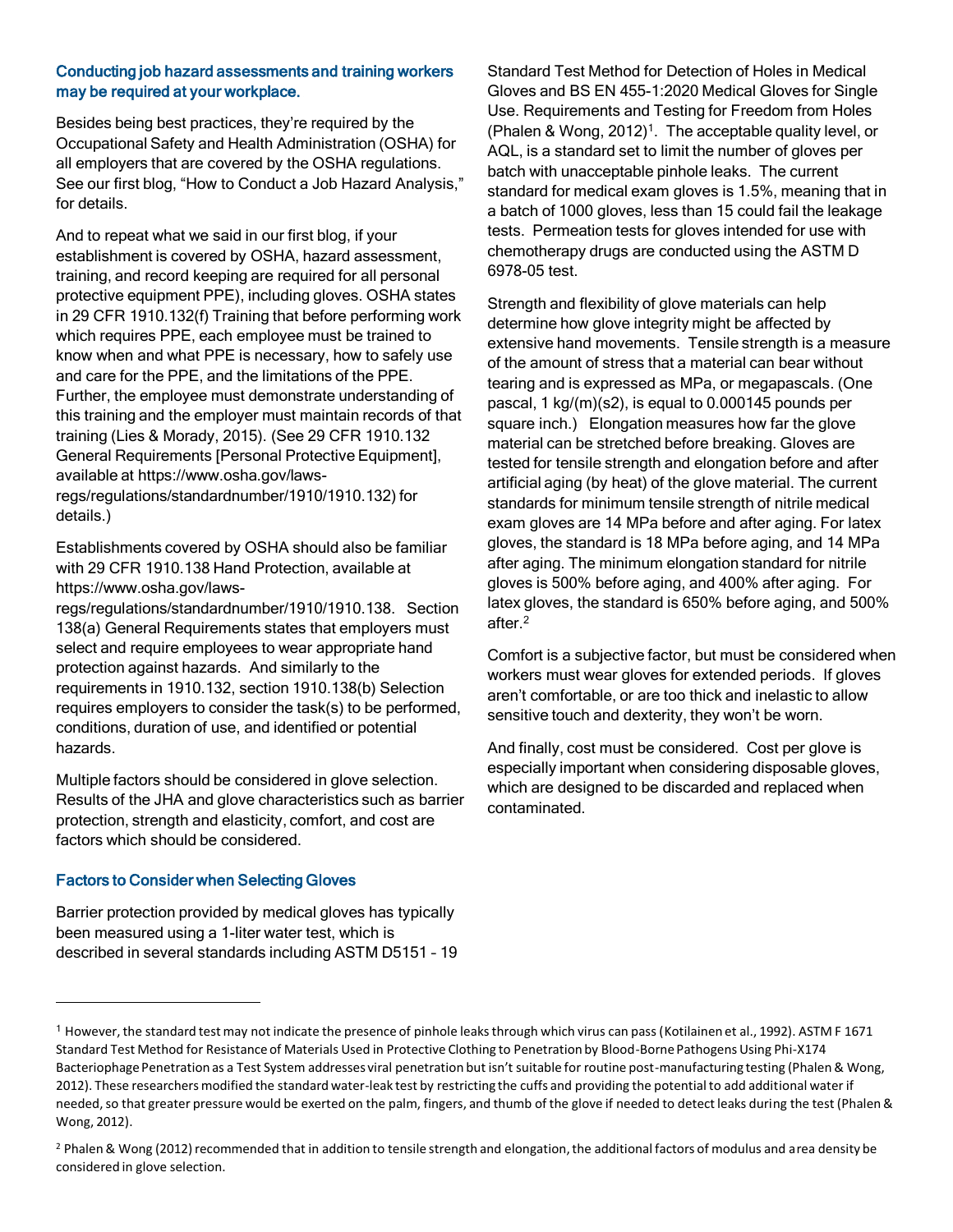## **Performance Differences among Different Nitrile Gloves**

#### Variation among Manufacturers and Brands

Since the move away from latex following increasing concerns and warnings about latex allergies, nitrile has been widely adopted as a glove material in healthcare, food service, retail, beauty salons, retail, automotive, and even home use. The difference in glove performance from one manufacturer to another, and even within one manufacturer's line of seemingly similar nitrile gloves, has been recognized by many researchers (e.g., Korniewicz et al., 2002; Phalen & Wong, 2012; Phalen et al., 2007; Brown et al., 2020; Phalen et al., 2020). These variations in performance have been attributed to differences in formulation, thickness, and other physical characteristics.

#### Variations in Nitrile Formulations

Many different fillers are added to the basic nitrile to improve glove characteristics. Plasticizers such as waxy hydrocarbons and oils, which can improve the elasticity of the glove material, can increase breakthrough time (BT) and decrease the steady-state permeation rate (SSPR) of aqueous solutions through the glove material. This can help protect users from water-borne solutions and biological fluids (Phalen & Wong, 2012; Phalen et al., 2020).

#### Physical Characteristics that Can Affect Glove **Performance**

In addition to variations due to differences in formulations, thickness has been studied as an important factor in influencing glove performance. Studies of glove protection against five chemotherapy drugs showed no leakage through the nitrile gloves ( $\tilde{C}$ 0.1-mm thick) tested. The latex gloves did exhibit leakage, so were tested at different thicknesses (Oriyama et al., 2017). Similarly, Greenaway et al. (2020) found similar results when they tested nitrile

gloves again fentanyl and carfentanil using an adaptation of ASTM D6978-19 for chemotherapy drugs. None of the nine nitrile glove models (with thickness at the palm ranging from 2.5 to 6.6 mil, or 0.0635 mm to 0.1676 mm) that they tested showed measurable permeation of  $> 0.001 \mu g/m2/min$ fentanyl. Similarly, none of the five nitrile glove models (ranging from 2.73 mil – 5.6 mil, or 0.069 – 0.1422 mm) tested for permeation of carfentanil showed rates exceeding 0.001 µg/cm2/min. Due to these very low rates, it thus wasn't possible to test for the effect of glove thickness. They did, however, observe an inverse relationship between the penetration of fentanyl and the thickness of the vinyl and latex gloves they tested; in other words, the thinner the glove, the greater the permeation. The authors supported the use of nitrile gloves for protection against fentanyl and carfentanil, while recommending that end users obtain manufacturers' test data for fentanyl. They also cautioned that while thicker gloves may be more protective, dexterity and function should also be evaluated.

Phalen et al. (2020) examined chemical and physical parameters influencing BT and SSPR. They included area density (AD), which is the mass of the sample per surface area, expressed as g/cm2. Thickness and AD together were "associated with increases in breakthrough time and decreases in the steady-state permeation rate". (Their previous research had indicated that area density was "more closely associated with glove performance when thicknesses are similar".) Glove thickness is usually available, and area density can be measured. Phalen et al. (2020) concluded by suggesting that information on acrylonitrile content and other parameters are harder to obtain but would be valuable to know, and by stating that permeation data for the specific glove product would be preferable. If only general permeation data are available, thickness and area density should be included in glove evaluation.

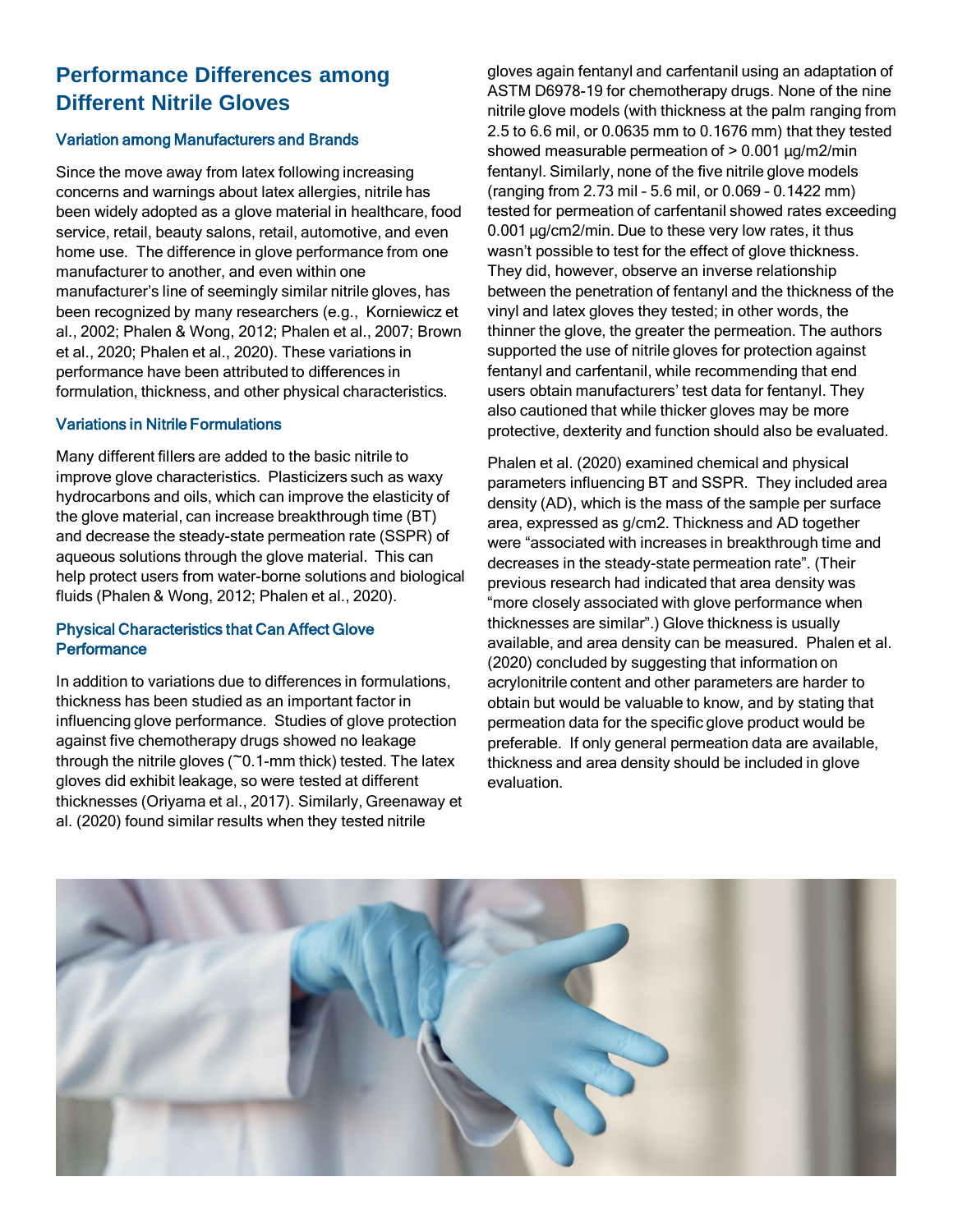## **Recommendations for Glove Selection**

The first step is to conduct a Job Hazard Analysis. Will the job task require heavy manual labor, or sensitivity and dexterity? Is the risk primarily physical, chemical, or biological (such as microorganisms)? Are hot, heavy, or abrasive items to be handled? If chemicals are to be handled, are they water-based or organic solvents? Will pharmaceuticals or chemotherapy agents be handled? Acids, bases, pesticides, or other potentially hazardous materials? Will there be exposure to bodily fluids? If so, for short, medium, or long duration? All these factors will affect the selection of glove material, thickness, surface textures, etc. Glove thickness must be balanced against the need for sensitive touch and dexterity. Tensile strength must be balanced against elasticity and comfort.

Selection of gloves for protection against chemicals is often fairly straightforward. For example, the Quick Selection Guide to Chemical Protective Clothing contains clear advice on determining the right barrier materials against the chemical(s) of concern. Unfortunately, this guidebook cautions that its "recommendations are not valid for very thin natural rubber, neoprene, nitrile, and PVC gloves (0.3mm or less)" (Forsberg, et al., 2020, p. 126). The exception is advice on selecting very thin gloves (0.12-0.18 mm) for protection from pharmaceuticals (e.g., nitrile rubber is recommended for protection from methotrexate and several other drugs).

Why are we discussing protection provided by gloves against chemicals, if your main concern is protection against bacteria, viruses, and other microorganisms? It's important for you to know – and to train your employees – about the limitations of all personal protective equipment (PPE). Healthcare workers, including maintenance staff, may be handling chemical cleaning or disinfection products, solvents, or acids. Gloves which are designed to provide a barrier against microorganisms could be permeated or damaged by these chemicals, thereby reducing their effectiveness. Workers may also select the wrong glove for a task and end up with exposure to skin irritants or worse.

Job hazard analysis and worker training can minimize these risks.

### **Recommendations for Glove Use**

To get the maximum protection from gloves, the right type and size must first be chosen. The user should wash their hands thoroughly before donning the gloves, pull the gloves up over the cuff if a gown is worn, change gloves if they become damaged or soiled, and avoid touching their face. As a general rule, gloves shouldn't be re-used or washed (see below). Long fingernails and high-profile jewelry should be avoided. In some situations, double-gloving may be recommended.

Some gloves are intended for immersion in liquids, e.g., dishwashing gloves. Others are intended to protect against incidental contact such as splashes, and should be changed if contact occurs. Gloves should also be changed immediately and discarded if any damage such as tears, pinhole leaks, or degradation is apparent. Gloves used for chemotherapy should be replaced every 30 minutes (Oncology Nursing Society et al., n.d.). And as described above, no glove will protect against all hazards, and no glove is perfect. This information should be included in the training required prior to glove use per 29 CFR 1910.132.

If severe shortage of PPE requires that gloves be re-used rather than discarded after a single use, preliminary research indicates that nitrile gloves purchased in the U.S. may be disinfected, with a dilute bleach solution resulting in the least negative impact on glove integrity. Cleaning with alcohol-based hand rub and soap and water resulted in more glove failures due to leakage (Shless et al., 2021).

#### **Conclusion**

In conclusion, gloves are an especially important component of worker protection in a wide variety of sectors. Selection of the best gloves for a specific use isn't always simple. If you have questions or concerns, please don't hesitate to reach out to us at 800-977-7888 or [info@bmcprotect.com](mailto:info@bmcprotect.com).